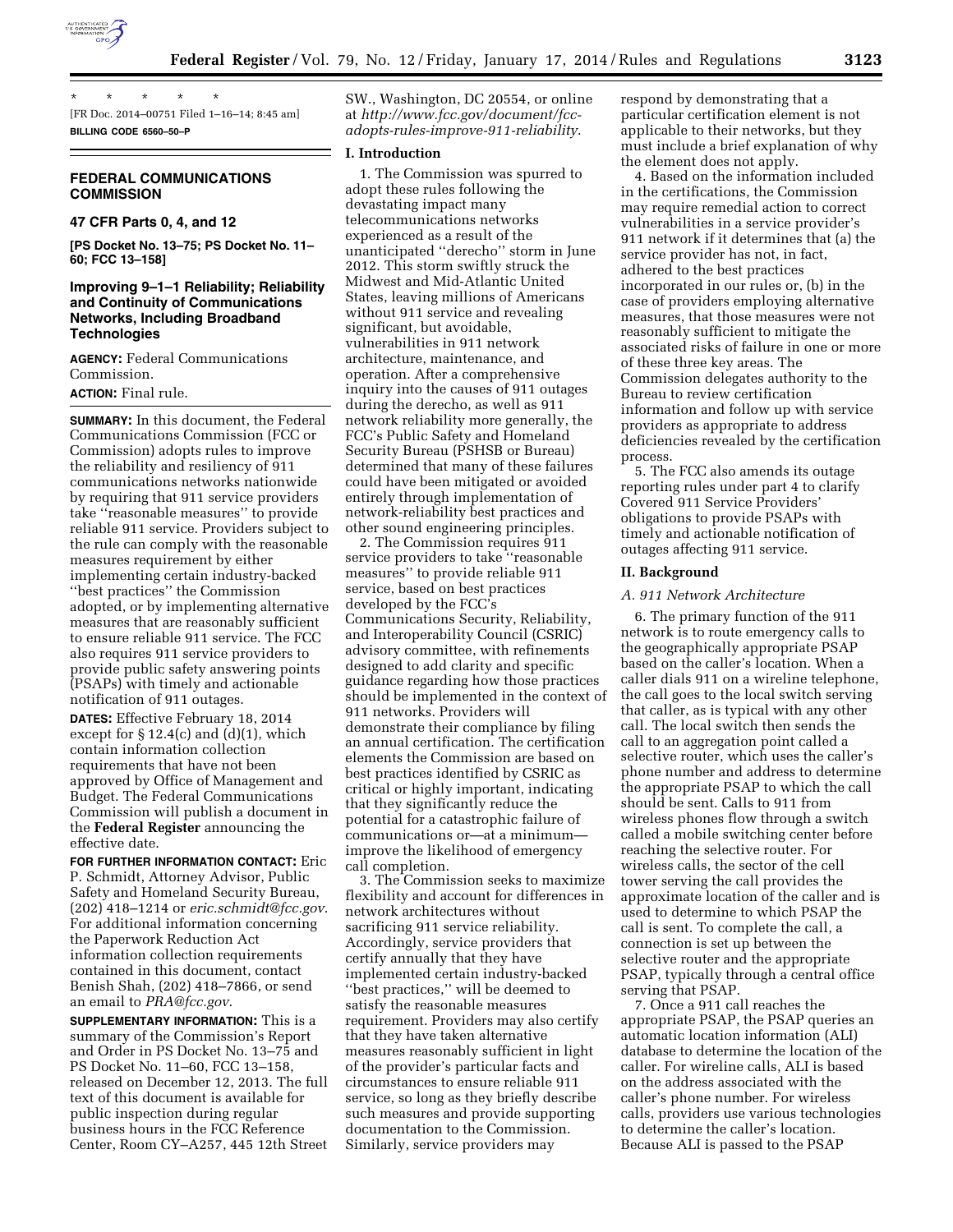along a different path than the one carrying 911 calls, it is possible for a PSAP to lose ALI links without losing 911 service completely.

8. The 911 network architecture described above is evolving from a circuit-switched network to a Next Generation 911 (NG911) network based on Internet protocol (IP) technology. NG911 networks offers certain advantages over legacy technologies, including greater redundancy and reliability, the ability to provide more useful information for first responders, wider public accessibility (including to those with disabilities), and enhanced capabilities for sharing data and resources among emergency responders.

### *B. FCC Approach to Communications Reliability*

9. The Commission has generally approached communications reliability issues by working with service providers to develop voluntary best practices and by measuring the effectiveness of those best practices through outage reporting. For example, federal advisory committees such as CSRIC, which includes representatives from both industry and public safety organizations, have developed numerous network-reliability best practices that communications providers have been encouraged to adopt on a voluntary basis. Since 1992, the Commission has turned to CSRIC and its predecessors, the Network Reliability and Interoperability Council (NRIC) and Media Security and Reliability Council (MSRC), to make recommendations on communications network and system reliability and security. Because of the collaborative and consensus-based nature of this process, CSRIC's best practices generally involve aspects of service that providers have indicated they were already adopting consistently.

10. The Commission's mandatory Network Outage Reporting System (NORS) and voluntary Disaster Information Reporting System (DIRS) provide outage data that help gauge whether best practices have been implemented in certain circumstances or service areas, but the Commission has not required service providers to implement these practices. From time to time, however, the Bureau has publicly reminded 911 service providers of the importance of following industrydeveloped best practices in light of outage trends suggesting to the Bureau that they have not been implemented adequately. The Bureau also works with service providers on an informal basis to identify and resolve communications

reliability issues revealed through the outage reporting process.

#### *C. June 2012 Derecho*

11. On June 29, 2012, a fast-moving derecho storm brought a wave of destruction across wide swaths of the United States, beginning in the Midwest and continuing through the Appalachians and Mid-Atlantic states until the early morning of June 30. The derecho resulted in twenty-two deaths and widespread property damage, and left millions of residents without electrical power for as long as two weeks. While the destruction caused by the derecho resembled that of other major storms in some respects, it also proved different in others. For example, the landfall of a hurricane is typically predicted days in advance, allowing first responders and communications providers time to prepare. In contrast, the derecho moved rapidly across multiple states with very little warning, putting critical infrastructure to an unexpected test and revealing significant vulnerabilities in service providers' networks and operations.

12. The derecho's effects were particularly severe in northern Virginia, where four PSAPs in the denselypopulated National Capital Region lost service completely, and in West Virginia, where eleven PSAPs could not receive 911 calls for as long as twelve hours. Fairfax County, Virginia noted that the disruption of 911 service after the derecho was the longest and most severe 911 outage since Fairfax County implemented Enhanced 911 in 1988, leaving 1.1 million county residents without access to 911 for seven hours and preventing nearly 1,900 911 calls from reaching the Fairfax County PSAP.

#### *D. PSHSB Derecho Report*

13. Immediately after communications and 911 services were restored, the Bureau began a comprehensive inquiry to determine why each outage occurred and how such problems could be prevented in the future. The Bureau analyzed more than 500 confidential NORS reports containing information on the cause, duration, and resolution of each outage, as well as numerous DIRS reports from the areas hit hardest by the derecho. Bureau staff also interviewed representatives of eight communications providers, twenty-eight PSAPs, three battery manufacturers, one generator manufacturer, and numerous state and county entities. In addition, the Bureau participated in several federal, state, and local meetings and hearings on the effects of the derecho. These interactions clarified and expanded the

information the Commission had already received via NORS and DIRS.

14. In its January 2013 Derecho Report, available at *[http://www.fcc.gov/](http://www.fcc.gov/document/derecho-report-and-recommendations)  [document/derecho-report-and](http://www.fcc.gov/document/derecho-report-and-recommendations)[recommendations,](http://www.fcc.gov/document/derecho-report-and-recommendations)* the Bureau announced the results of its inquiry and provided specific recommendations for Commission action to improve the reliability and resiliency of 911 networks nationwide. The Bureau found that many communications outages during the derecho, including 911 outages, could have been prevented through implementation of best practices developed by entities such as CSRIC and the Alliance for Telecommunications Industry Solutions (ATIS) Network Reliability Steering Committee (NRSC). The Bureau found that, above and beyond any physical destruction by the derecho, 911 communications were disrupted in large part because of avoidable planning and system failures, including inadequate physical diversity of critical 911 circuits and a lack of functional backup power in central offices.

# *E. 911 Reliability Notice of Proposed Rulemaking*

15. On March 20, 2013, the Commission adopted a Notice of Proposed Rulemaking (911 Reliability NPRM or NPRM), available at *[http://](http://www.fcc.gov/document/improving-9-1-1-reliability) [www.fcc.gov/document/improving-9-1-](http://www.fcc.gov/document/improving-9-1-1-reliability)  [1-reliability,](http://www.fcc.gov/document/improving-9-1-1-reliability)* which outlined options to implement recommendations from the Derecho Report. These options ranged from reporting and certification obligations, to mandatory reliability requirements supported by site inspections and compliance reviews. The NPRM also proposed to amend the Commission's rules to require 911 service providers, and other communications providers subject to the existing rule, to notify PSAPs of communications outages ''immediately,'' with specific information about the nature of the outage and area affected.

#### **III. Discussion**

### *A. Need for Commission Action*

16. A primary responsibility of the Commission is to make available, so far as possible, to all people of the United States, a wire and radio communication service for the purpose of promoting safety of life and property. Consistent with that overarching obligation, the Commission has specific statutory responsibilities with respect to 911 service. The outage reporting process has often been effective in improving the reliability and resiliency of many communications services, and the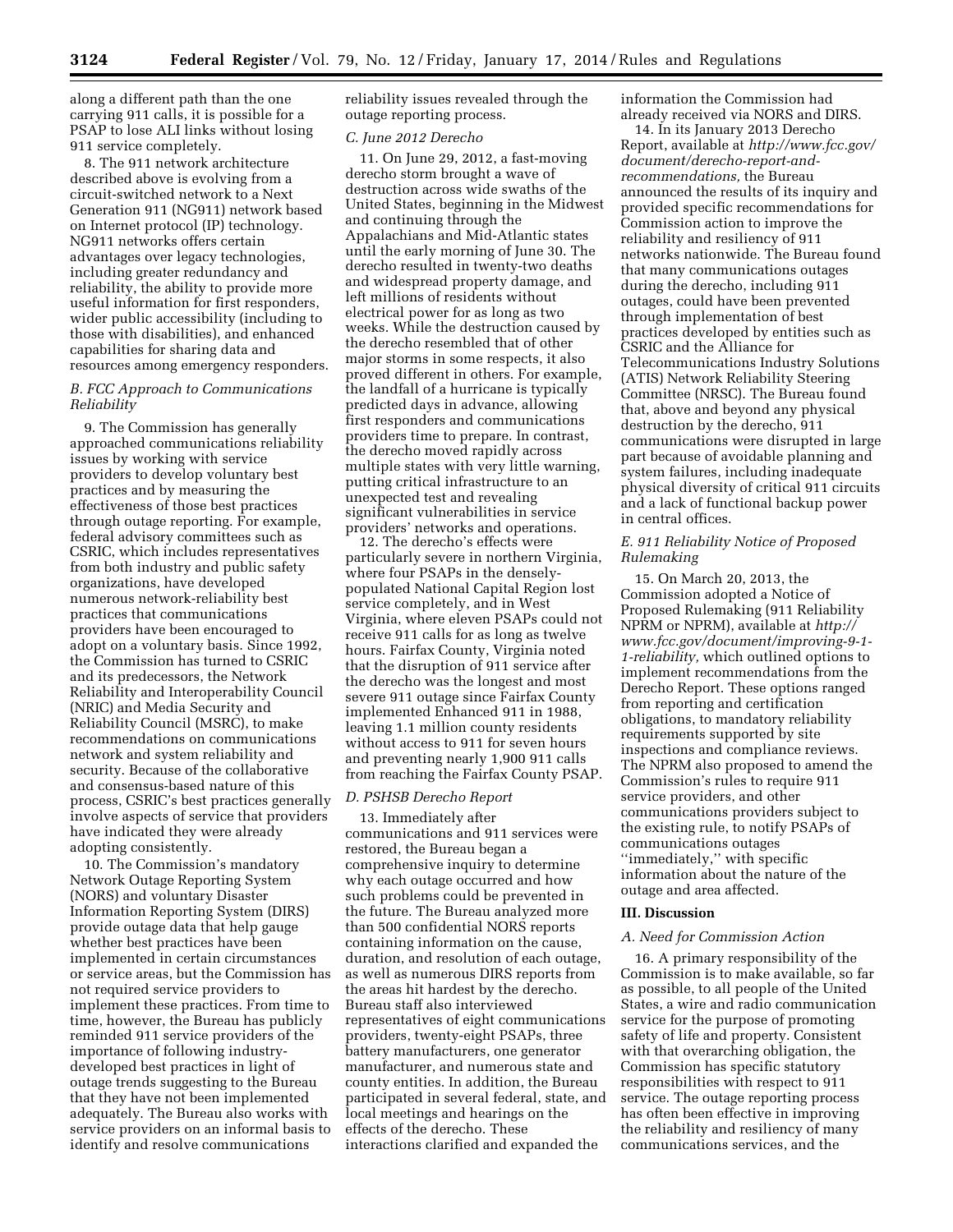Commission continues to support NORS, DIRS, and an emphasis on voluntary best practices and outage reporting in the context of everyday communications. Nevertheless, preventable 911 network failures during the derecho put lives and property at risk and revealed that service providers have not consistently implemented vital best practices voluntarily despite repeated reminders and their past claims to the contrary. In light of this experience and substantial evidence in the record of this proceeding, the Commission concludes that additional Commission action is both warranted and needed with respect to critical 911 communications.

### *B. Entities Subject to the Rules*

17. The rules adopted apply to every ''Covered 911 Service Provider,'' defined as any entity that provides 911, E911, or NG911 capabilities such as call routing, ALI, ANI, or the functional equivalent of those capabilities, directly to a PSAP, statewide default answering point, or appropriate local emergency authority (as that term is defined elsewhere in the Commission's rules), or that operates one or more central offices that directly serve a PSAP. For purposes of these rules, a central office ''directly serves a PSAP'' if it (1) hosts a selective router or ALI/ANI database (2) provides functionally equivalent NG911 capabilities, or (3) is the last serviceprovider facility through which a 911 trunk or administrative line passes before connecting to a PSAP. This definition encompasses entities that provide capabilities to route 911 calls and associated data such as ALI and ANI to the appropriate PSAP, but not entities that merely provide the capability for customers to originate 911 calls.

18. This definition reflects the fact that, while most current 911 networks rely on the infrastructure of an incumbent local exchange carrier (ILEC), no single type of entity will always provide 911 service in every community. In addition, the transition to an Internet protocol (IP) architecture for NG911 services will allow an expanded range of entities beyond ILECs to route and deliver 911 calls, as well as location and callback information, to local PSAPs or consolidated call centers. Consistent with the goals of the Next Generation 911 Advancement Act of 2012, the Commission seeks to promote NG911 adoption and account for changing technologies that support these functions while ensuring that legacy 911 infrastructure remains reliable as long as it is in use. The Commission takes this

step in recognition that overbroad rules could inadvertently impose obligations on entities that provide peripheral support for NG911 but may not play a central role in ensuring 911 reliability or benefit as much as a typical circuitswitched ILEC from the best practices discussed below. To minimize the risk of unintended effects, the Commission describes covered entities in terms of the core 911 capabilities they provide rather than the technology they employ or how they are currently classified under our rules.

19. While the FCC strongly supports the transition to NG911, it is not persuaded that NG911 technologies have evolved to the point that reliability certification rules should apply to entities beyond those that offer core services functionally equivalent to current 911 and E911 capabilities. The Commission might, however, revisit this distinction in the future as technology evolves, as discussed below with regard to review and sunset of the rules. In a similar vein, the FCC does not adopt a definition that covers all operators of emergency services Internet protocol networks (ESInets). Some ESInets may provide capabilities other than those at issue here, and other ESInets may be operated directly by PSAPs and 911 authorities. Under the rules, ESInet operators will be required to certify reliability only to the extent they qualify as Covered 911 Service Providers under our rules.

### *C. Implementation Approach*

20. The FCC adopts rules requiring Covered 911 Service Providers to: (1) Take reasonable measures to ensure reliable 911 service, and (2) certify annually whether they do so by adhering either to specified practices based on established industry consensus or to alternative measures demonstrated to be reasonably sufficient to mitigate the risk of failure. Regarding reasonable measures, the record in this proceeding demonstrates a number of concrete and objective indications of whether a service provider's practices with respect to 911 reliability are reasonable. For example, best practices are developed in a ''consensus-based environment'' reflecting the collective judgment of industry, and other stakeholders. It follows that compliance with best practices is a strong indication that a service provider is taking reasonable measures to ensure reliable 911 service. While there may be situations in which it would be reasonable for a service provider to depart from best practices, there should be a reasonable basis for such decisions, coupled with

appropriate steps to compensate for any increased risk of failure.

21. Regarding annual certification, a Covered 911 Service Provider that performs and certifies all the specific certification elements outlined in the rules regarding 911 circuit auditing, backup power at central offices that directly serve PSAPs, and diverse network monitoring links, is not required to provide additional documentation to support its certification that it has met the reasonable measures requirement. These providers will be deemed to satisfy the obligation to take reasonable measures to provide reliable 911 service, provided that the certification is accurate and complete. In the alternative, if a Covered 911 Service Provider cannot certify affirmatively to every element in a substantive area, but believes that its actions are nevertheless reasonably sufficient to mitigate the risk of 911 service failure based on the configuration of its network and other factors, then it may certify that it has taken alternative measures in that substantive area. For each element where the Covered 911 Service Provider certifies to taking alternative measures, it must include with its certification a brief explanation of those alternative measures with respect to each PSAP, central office, or 911 service area where they are in use, and why those measures are reasonable under the circumstances to mitigate the risk of failure. Finally, a Covered 911 Service Provider may respond that certain elements of the certification do not apply to all or part of its network, but it must include with its certification a reasonable explanation of why those elements are not applicable.

22. In addition, the Commission will require Covered 911 Service Providers to maintain for two years the records supporting each annual certification and to make relevant records available to the Commission upon request. For providers with existing electronic recordkeeping capabilities, these records must be maintained in an electronic format for ease of access and review. While certifications require only a brief description of alternative measures, the Commission reserves the right to request additional information, at the time of certification or thereafter, to verify the accuracy of a certification or determine whether alternative measures are reasonable. This approach lessens the reporting burden on service providers while ensuring that supporting documentation is available when necessary. Examples of such records include diagrams of network routing, records of circuit audits,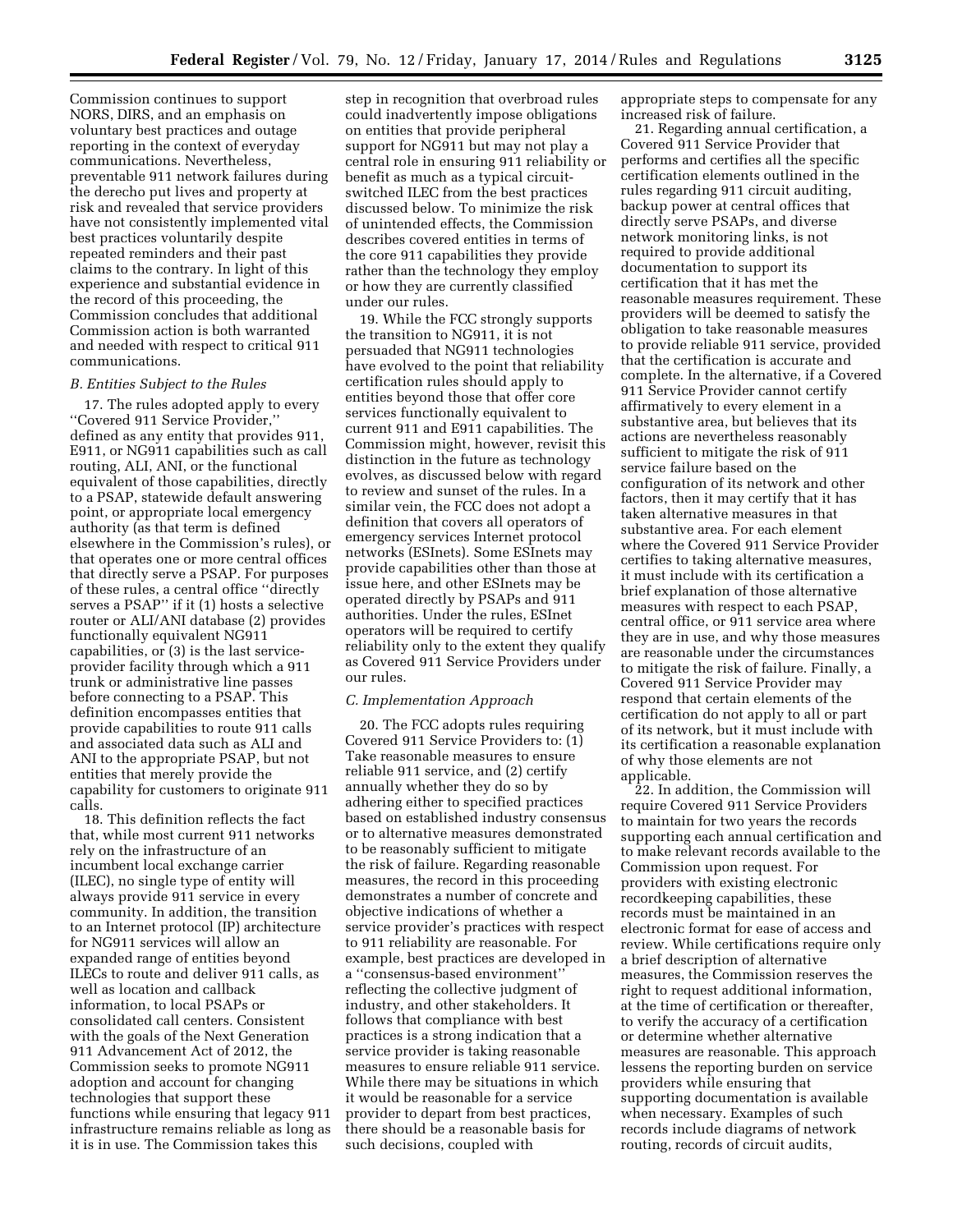backup power deployment and maintenance records, and documentation of network monitoring routes and capabilities.

23. While the FCC adopts the certification approach, it notes that a very high-level certification will not provide the Commission with either the information it needs to identify important weaknesses in 911 networks or a reasonable basis on which to hold service providers accountable for decisions affecting 911 reliability. It therefore will require all Covered 911 Service Providers to certify annually to certain basic measures in the three substantive areas, and delegates to the Bureau the responsibility to review the certifications and take additional action as appropriate, and the authority and responsibility to develop the certification form and filing system. The reliability certifications will be subject to penalties for false or misleading statements both under the United States Code and the Commission's rules. The certification shall also be accompanied by a statement explaining the basis for such certification and shall be subscribed to as true under penalty of perjury in substantially the form set forth in section 1.16 of the Commission's rules.

24. Certification Standards. In response to call by some commenters to convene a new group to develop new certification standards and procedures unique to these rules, the Commission notes that the process these commenters describe is virtually indistinguishable from the Commission's existing CSRIC process. These revised CSRIC best practices are available to stakeholders for application on a voluntary basis; the Commission therefore sees no reason to defer its refinement and implementation of these best practices in a Commission rule, in light of its experiences with voluntary standards.

25. The FCC understands that, as NG911 deployment advances, the certification standards may have to change, and the Commission may then need to turn to multi-stakeholder bodies like CSRIC for recommendations in these areas. Accordingly, the Commission adopts certification standards that are consistent with current best practices but also flexible enough to account for differences in 911 and NG911 networks.

26. Certifying Official. To ensure accuracy and accountability, each certification must be made by a corporate officer responsible for network operations in all relevant service areas. Thus, the certifying official must have supervisory and budgetary authority over a Covered 911 Service Provider's entire 911 network, not merely certain regions or service areas.

27. Effect of Certification. Under the certification process, a Covered 911 Service Provider that performs all the certification elements in a substantive area will be deemed to comply with the requirement to take reasonable measures in that area. This result is subject only to any determination the Commission or as delegated, the Bureau, may make afterward, based on complaints, outage reports or other information, that the Covered 911 Service Provider did not, in fact, perform as claimed in its certification. If, however, a Covered 911 Service Provider certifies that it has taken alternative measures to mitigate the risk of failure, or that a certification element is not applicable to its network, its certification is subject to a more detailed Bureau review. In such cases, the Covered 911 Service Provider must provide an explanation of its alternative measures and why they are reasonable under the circumstances, or why the certification element is not applicable. The Bureau will consider a number of factors in determining whether the particular alternative measures are reasonably sufficient to ensure reliable 911 service. Such factors may include the technical characteristics of those measures, the location and geography of the service area, the level of service ordered by the PSAP, and state and local laws (such as zoning and noise ordinances). The Bureau may rely on information from a variety of sources, including: (1) The certifications and descriptions of alternative measures; (2) supplemental responses to Commission inquiries; (3) supporting records retained pursuant to the record retention requirement; (4) NORS and DIRS data; (5) formal and informal complaints; and/or (6) news reports or other information available to the Commission.

28. If the Bureau's review indicates that a provider's alternative measures are not reasonably sufficient to ensure reliable 911 service, the Bureau should engage with the provider and other interested stakeholders (e.g., affected PSAPs) to address any shortcomings. To the extent that a collaborative process with a provider does not yield satisfactory results, the Bureau may order remedial action, consistent with the authority delegated in this Report and Order. Any service provider ordered to take remedial action may seek reconsideration or review of the Bureau's decision in accordance with the Commission's rules. In extreme cases, such as where a provider is not acting in good faith, the Bureau may

also refer cases to the Enforcement Bureau for further action as appropriate. This approach will place the least burden on those Covered 911 Service Providers that provide consistently reliable 911 service, while allowing the Commission to focus its attention and resources where most needed.

29. Certification Phase-In. The rules, including the underlying obligation to take reasonable measures to provide reliable 911 service, become effective thirty days after publication in this **Federal Register**. Although information collection requirements pursuant to those rules will not become effective until approval by the Office of Management and Budget (OMB) pursuant to the Paperwork Reduction Act, the substantive obligation to take such reasonable measures is not contingent on such approval. Because certain certification elements (e.g., circuit diversity audits) require time for implementation, the first full certification will be due two years from the effective date of the substantive rule requiring service providers to undertake such reasonable measures.

30. Although service providers indicate that they already perform many of the elements of our annual certification, the rules we adopt will require a phase-in period so that all covered entities, particularly smaller entities with limited staff and resources, have time to come into full compliance. Therefore, the FCC requires that, one year after the effective date of the rules, all Covered 911 Service Providers file an initial certification that they have made substantial progress toward meeting the standard of the full certification, ''substantial progress'' in this context meaning at least 50-percent compliance with each of the three substantive certification requirements. For example, regarding circuit diversity, Covered 911 Service Providers must certify they have conducted at least 50 percent of the circuit audits. The Bureau has delegated authority to implement this initial certification, including the form and process through which it is submitted. After the first full certification two years from the effective date of the rules, all Covered 911 Service Providers will file a 911 reliability certification on an annual basis.

31. Regarding costs and benefits of the Commission's actions, the FCC notes that no commenter questioned the basic premise that 911 communications provide significant public health and safety benefits, nor provided an alternative method of quantifying the public safety benefits associated with reliable 911 service. Further, the FCC considers it fortunate that the effects of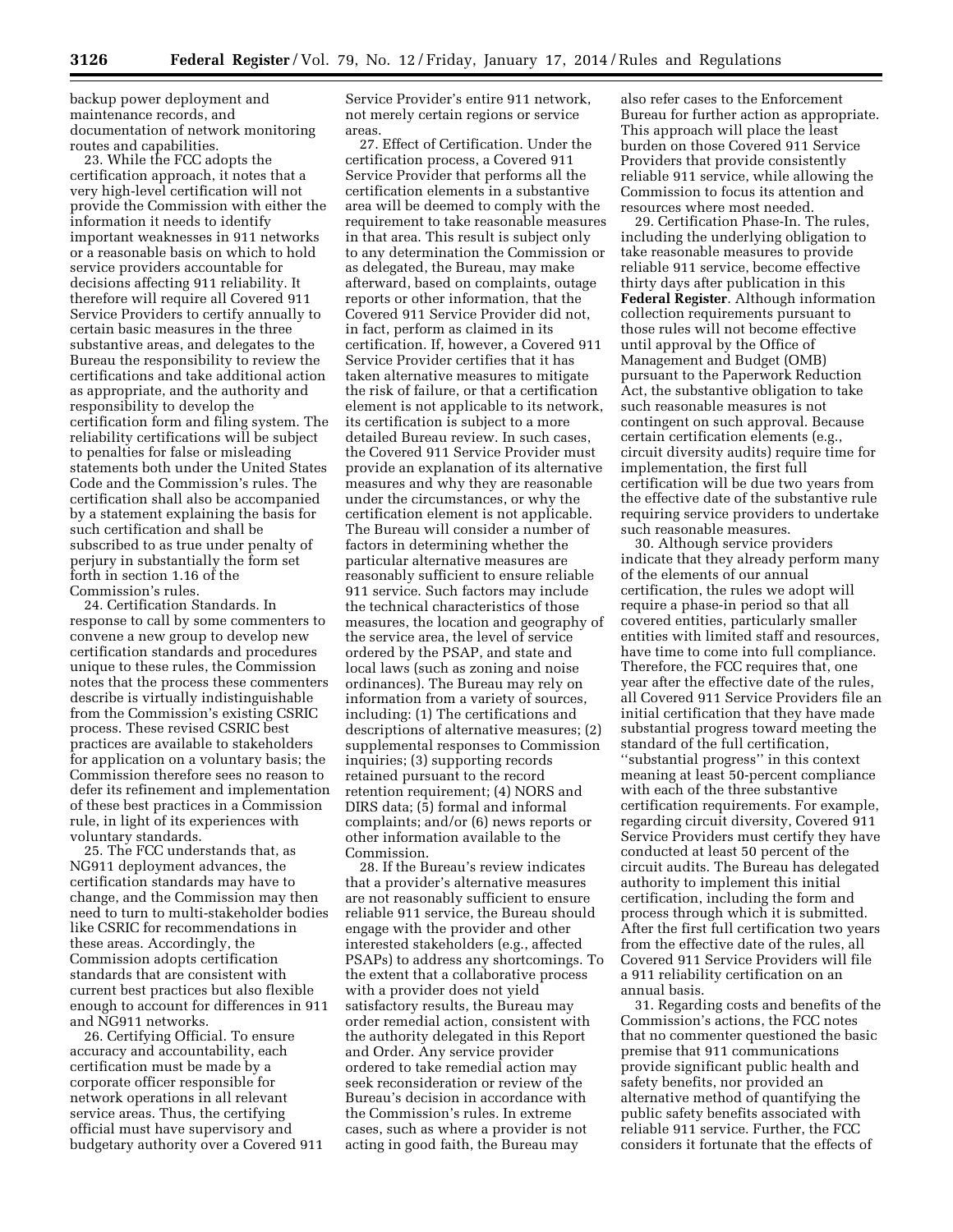the derecho were not worse given the serious problems it revealed.

32. The 911 Reliability NPRM estimated total costs to service providers of \$16.1 million to \$44.1 million. By relaxing or eliminating several of the requirements proposed in the NPRM, however, the Commission reduced the impact on service providers far below those estimates. The expected costs also are within an acceptable range of the \$9.1 million floor value of benefits estimated in this Report and Order. As explained below, we estimate that the total annual incremental cost to service providers is approximately \$9 million, which includes \$6.4 million for circuit audit costs, \$1.9 million for backup power costs, and \$732,000 for monitoring costs. The FCC finds that its statutory mandate to promote the safety of life and property and to implement our specific statutory 911 responsibilities makes the benefits of reliable 911 service well worth these costs, particularly since the approach adopted is based on best practices developed through broad industry consensus.

# *D. Certification Requirements*

### a. Circuit Diversity

33. Covered 911 Service Providers must certify annually whether they have, within the past year, audited the physical diversity of critical 911 circuits or equivalent data paths to each PSAP they serve, tagged those circuits to minimize the risk that they will be reconfigured at some future date, and eliminated all single points of failure between the selective router, ALI/ANI database, or equivalent NG911 component, and the central office serving each PSAP. In lieu of eliminating single points of failure, they may describe why these single points of failure cannot be eliminated and the specific, reasonably sufficient alternative measures they have taken to mitigate the risks associated with the lack of physical diversity.

34. Alternatively, Covered 911 Service Providers may certify that they believe this element of the certification is not applicable to their network, although they must explain why it is not applicable. Under these rules, all Covered 911 Service Providers must conduct annual audits of the physical diversity of their critical 911 circuits and tag those circuits to prevent rearrangement, but they may take a range of corrective measures most appropriate for their networks and PSAP customers.

35. Covered 911 Service Providers must also retain records of circuit audits

for confidential review by the Commission, upon request, for two years.

36. ''Critical 911 circuits'' include transmission facilities between a 911 selective router or its functional equivalent and the final point in the local exchange serving the PSAP where these facilities appear in the network (e.g., the main distribution frame) before leaving this exchange on their way to the PSAP. For purposes of this requirement, a selective router is a 911 network component that selects the appropriate destination PSAP for each 911 call based on the location of the caller. Critical 911 circuits also include links from ANI/ALI databases to central offices that serve PSAPs. The definition does not include the connections between the calling party and the selective router that serves this person. Because IP-based NG911 networks may not employ circuit-switched technologies, the auditing obligation extends to data transport paths for the core 911 capabilities, regardless of whether they are technically "circuits." Likewise, the selective router function could be hosted by a third party. The facilities connecting the third party's selective router with the PSAPs to which it is interconnected are ''critical 911 circuits.''

37. Physical diversity, sometimes called route diversity, means that two circuits follow different routes separated by some physical distance so that a single failure such as a power outage, equipment failure, or cable cut will not result in both circuits failing. Logical diversity, sometimes called equipment diversity, implies that two circuits are provisioned to use different transmission equipment, but could share the same transmission medium (for example, the same fiber or conduit). For example, two circuits that are modulated onto two wavelengths are logically diverse. If they are then placed onto two physically separate optical fibers whose routes do not meet, they are also physically diverse, provided they do not share other equipment prior to being placed on the fibers. If, instead, they are placed onto the same optical fiber, they are no longer physically diverse, but they retain their logical diversity. In the context of critical 911 circuits, the Commission focuses on physical diversity as the optimum standard for certification, but also recognizes that logical diversity may be appropriate where a PSAP has not ordered physically diverse service or where physical diversity is not feasible in a particular location. Thus, there is no blanket requirement that all critical 911 circuits be physically diverse in all

circumstances, but we require Covered 911 Service Providers that do not provision physically diverse 911 circuits to explain why those measures are reasonably sufficient.

38. Auditing method. To be in conformance with CSRIC best practices, an auditing method must reflect the geographic routing of circuits, as well as the logical flow of data, which could occur over a common physical path. In cases where a party provides 911 services directly to a PSAP (pursuant to contract or tariff) over leased facilities, the auditing obligation would apply to that party, and not to the facilities lessor. Although it could contract with the underlying facilities lessor, if necessary, to audit its facilities, the Covered 911 Service provider would remain responsible under our rules for ensuring compliance with the auditing requirement.

39. Frequency of audits. The FCC concludes that a requirement that Covered 911 Service Providers conduct annual audits of their 911 circuits, coupled with a requirement for submission of annual certifications, best serves the public interest. Regular auditing of critical 911 circuits can significantly improve network reliability, and the FCC concludes that annual auditing of 911 circuits and network monitoring links is necessary to prevent a loss of diversity in these critical circuits due to routine circuit rearrangements between audits.

40. Corrective measures. Covered 911 Service Providers must certify annually whether they have, within the past year, audited the physical diversity of critical 911 circuits or equivalent data paths to each PSAP they serve, tagged those circuits, and eliminated single points of failure in these circuits. In lieu of eliminating single points of failure, providers also may certify that they have taken specific, alternative measures reasonably sufficient to mitigate the risk of insufficient physical diversity. The Commission will also require Covered 911 Service Providers to explain why measures short of physical diversity are reasonably sufficient to ensure reliable 911 service in individual cases.

41. Cost effectiveness. In the worst case, where the single-stranded PSAP audits cost as much as those for PSAPs served by dual selective routers, we would expect the annual incremental cost of those audits to be about \$4.5 million when based on the assumptions in the NPRM. The Commission believes that most of these costs associated with these audits are already being incurred by Covered 911 Service Providers and will decrease over time as their auditing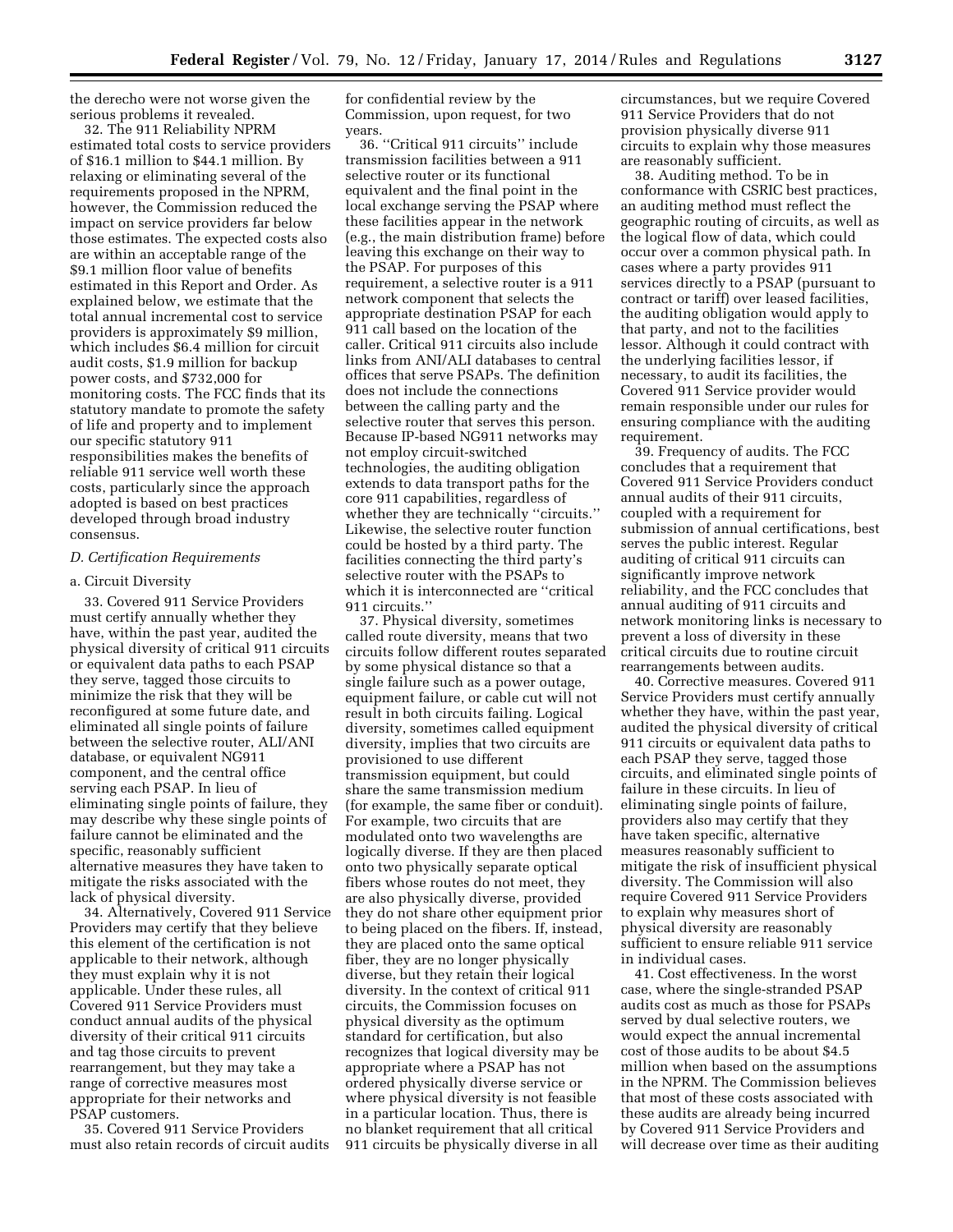practices improve. As commenters attest through their descriptions of existing practices, it is more likely that only a segment of critical 911 circuits are not already subject to regular audits, and the incremental cost to audit the remaining circuits on an annual basis is the more reasonable figure to use in an assessment of the burden imposed by our auditing requirement.

42. All told, commenters provided estimates ranging from \$6.4 million to \$11.2 million in annual incremental costs, even if we accept the industry view that critical 911 circuit audits require more time than we estimated in the NPRM. In light of comments from AT&T describing the ''minimal incremental cost'' of computerized audits and from Frontier and CenturyLink indicating that even their existing auditing methods require less than 40 hours per PSAP, the Commission does not accept that Verizon's considerably-higher estimate accurately represents the cost of our rules to the industry as a whole. Furthermore, the certification's two-year phase-in will allow all Covered 911 Service Providers to reexamine their existing circuit auditing practices and implement more efficient systems. As such, the FCC believes that the lower end of the industry range—about \$6.4 million—is a reasonable estimate of the annual incremental cost of our circuit auditing requirement once the audits we require are put into practice. Notably, these estimates reflects the cost of a ''highly important'' best practice that virtually all Covered 911 Service Providers claim to follow already to some degree. The incremental cost of conducting circuit audits in conformance with our certification will be substantially less than the total cost, regardless of how it is calculated.

### b. Central Office Backup Power

43. Covered 911 Service Providers must certify annually whether they have sufficient, reliable backup power in any central office that directly serves a PSAP to maintain full service functionality, including network monitoring capabilities, for at least 24 hours at full office load. In addition especially critical central offices that host selective routers must be equipped with at least 72 hours of backup power at full office load. The specified level of backup power may be provided through fixed generators, portable generators, batteries, fuel cells, or a combination of those or other such sources so long as it meets the applicable certification standard.

44. If that level of backup power is not feasible at a particular central office that

directly serves a PSAP or hosts a selective router, the certification will be required to indicate this. The service provider must briefly state why it is not feasible and describe the specific alternative measures it has taken to mitigate the risk associated with backup power configurations that fail to satisfy the certification standard. Covered 911 Service Providers may also certify that they believe this element of the certification is not applicable to their network, although they must explain why it is not applicable. As noted above with regard to covered entities, a central office ''directly serves a PSAP'' if it: (1) Hosts a selective router or ALI/ANI database; (2) provides equivalent NG911 capabilities; or (3) is the last serviceprovider facility through which a 911 trunk or administrative line passes before connecting to a PSAP. Service providers must also certify whether: (1) They test and maintain all backup power equipment in all central offices directly serving PSAPs in accordance with the manufacturer's specifications, per CSRIC best practice; (2) adhere to CSRIC best practices regarding fully automatic, non-interdependent generators that can be started manually if necessary; and (3) retain records of backup power deployment and maintenance for confidential review by the Commission, upon request, for two years. If the specified standards related to testing and tandem generator configurations cannot be met, the service provider must briefly state why it is not feasible to meet them and describe the specific alternative measures it has taken to mitigate the risk associated with the failure to satisfy the certification standards.

45. Because different central offices present different backup power challenges and a single solution may not be suitable for all, Covered 911 Service Providers may certify and describe reasonable alternative measures on a case-by-case basis. For these reasons, rather than codifying existing best practices as prescriptive rules, the certification requirement allows 911 service providers flexibility to maintain adequate central-office backup power based on best practices and reasonable alternatives to suit site-specific circumstances.

46. Testing standards. The rules require Covered 911 Service Providers, consistent with CSRIC best practice, to certify that they test their backup power equipment according to the relevant manufacturers' specifications. Further, because failure of interdependent generators was a significant factor in the communications failures during the June 2012, the Commission believes that

tandem generators should be electronically separated to ensure that failure of one generator does not cause the other to fail, and will require the certification to confirm whether the 911 provider employs stand-alone backup power sources. 911 providers will have the opportunity to demonstrate that alternative measures upon which they rely (e.g., load shedding) are reasonably sufficient to mitigate the risk of failure.

47. Cost effectiveness. The NPRM estimated that the incremental cost incurred to perform backup power certifications, including remediation, ranged from \$11.7 million to \$37.5 million depending on whether the Commission would require fixed generators at all central offices. The Report and Order includes no such requirement, meaning that there would be no incremental costs for central offices appropriately provisioned with portable generators. As a result, the Commission estimates the cost to conform to its backup power standards is much closer to \$11.7 million than \$37.5 million. Further, the approach adopted will also significantly reduce the cost of compliance by covering only central offices directly serving PSAPs or hosting selective routers or ALI databases, and allowing alternative measures where the specified level of backup power is not feasible. Limiting these requirements to central offices that directly serve PSAPs reduces our estimate of cost by 72 percent, from \$11.7 million to about \$3.3 million.

# c. Network Monitoring

48. Covered 911 Service Providers must certify annually whether they have, within the past year: (1) Audited the physical diversity of the aggregation points that they use to gather network monitoring data in each 911 service area and the network monitoring links between such aggregation points and their NOC(s); and (2) implemented physically diverse aggregation points for network monitoring data in each 911 service area and physically diverse links from such aggregation points to at least one NOC or, in light of the required audits, taken specific alternative measures reasonably sufficient to mitigate the risk of insufficient physical diversity. They may also certify that they believe this element of the certification is not applicable to their network, although they must explain why it is not applicable.

49. Covered 911 Service Providers also must retain records of their network monitoring routes and capabilities for confidential review by the Commission, upon request, for two years.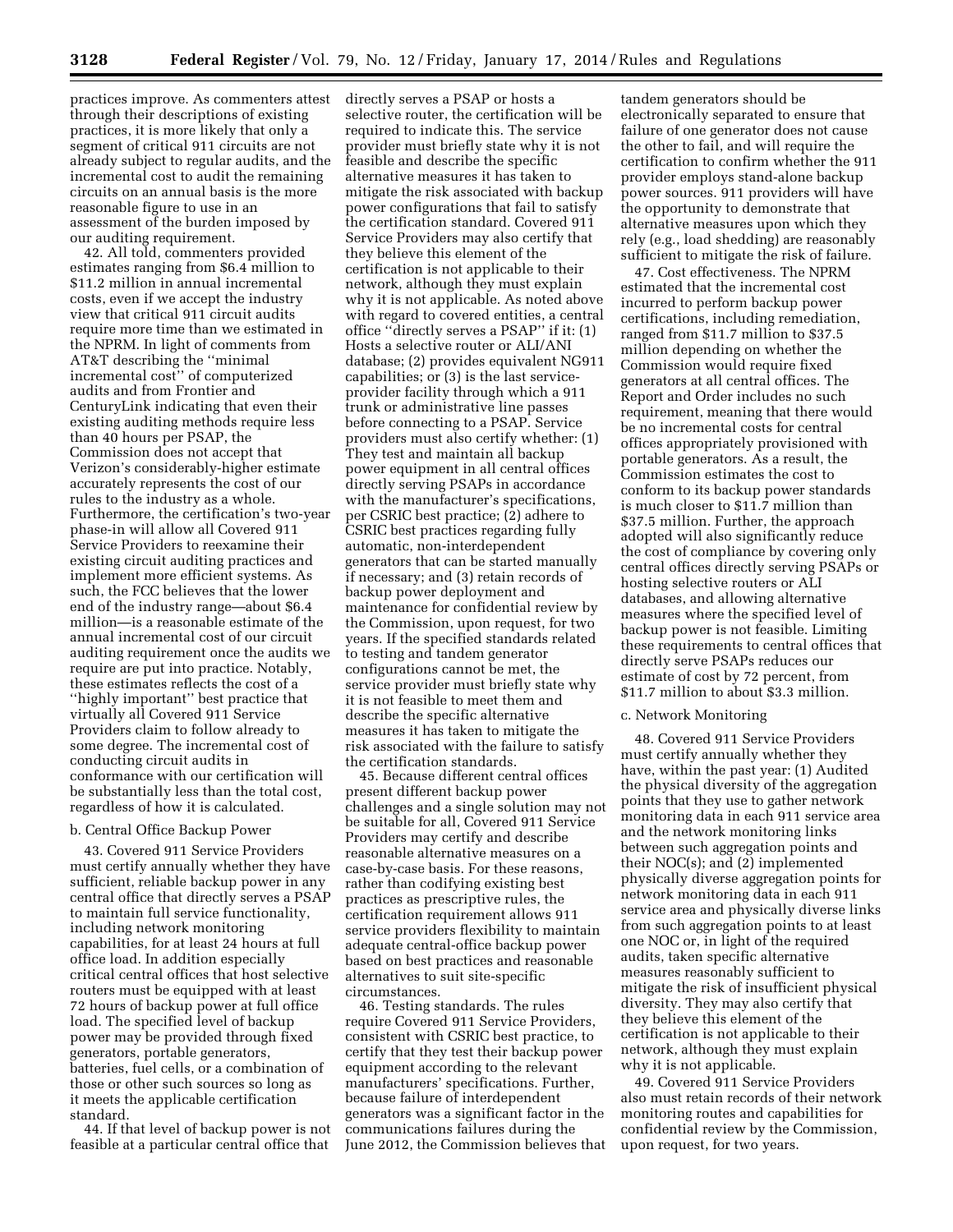50. For purposes of the certification, network monitoring links transmit data about failed or degraded network equipment and facilities from monitoring points within the network to a NOC or other location where the data are analyzed and decisions made about corrective action. Links from multiple individual monitoring points may be routed through and aggregated onto common transport facilities at one or more hubs in each service area for distribution to remote NOCs, in which case those hubs are described as aggregation points for network monitoring data. ''Physical diversity'' applied to aggregation points refers to aggregation points that are not physically co-located.

51. Corrective Measures. Recognizing that circumstances are likely to exist in real-world networks that prevent the achievement of complete physical diversity and diverse aggregation points for network monitoring data, the Commission believes that service providers should retain the flexibility to implement diversity and the migration of telemetry to the IP network as appropriate for their network evolution, management, and monitoring. As such, the certification approach provides Covered 911 Service Providers with the flexibility to compensate for an inability to conform to our certification standard by employing appropriate alternative measures to promote reliable and resilient network monitoring where diverse aggregation points or monitoring links may not be feasible.

51A. Cost effectiveness. The Commission calculates the costs of network monitoring to be \$732,000, as opposed to the \$2,196,000 suggested in the NPRM. In the absence of more detailed cost estimates from commenters, the Commission finds that the certification approach is cost effective because it uses standards that are already widely in use by communications providers and includes flexibility to allow communications providers to address circumstances where the standards cannot be feasibly implemented.

### *E. PSAP Outage Notification*

52. Covered 911 Service Providers must notify PSAPs of outages potentially affecting 911 service to that PSAP within 30 minutes of discovering the outage and provide contact information such as a name, telephone number, and email for follow-up. Whenever additional material information becomes available, but no later than two hours after the initial contact, the Covered 911 Service Provider must communicate additional

detail to the PSAP, including the nature of the outage, its best-known cause, the geographic scope of the outage, and the estimated time for repairs.

### *F. Legal Authority*

53. In light of the Commission's express statutory responsibilities, regulation of additional capabilities related to reliable 911 service, both today and in an NG911 environment, would be well within Commission's foregoing statutory authority. A full statement of the Commission's legal authority to adopt these rules is contained in the Report and Order.

#### *G. Confidentiality*

54. The Commission recognizes that some components of annual 911 reliability certifications are likely to raise genuine public safety and competitive concerns, while other portions of the certification will not and may be of legitimate interest to the public. For example, there is little threat to public safety or competition in the mere fact of whether a Covered 911 Service Provider has filed a certification, or whether a service provider answers in the affirmative or negative to each element of the certification. Thus, a service provider's responses on the face of the form with respect to whether it adheres to certification elements or relies on alternative measures to satisfy other elements of the certification will not in and of itself be considered confidential.

55. Nevertheless, confidentiality concerns increase significantly if a certification includes proprietary information about a service provider's specific network architecture or operations on less than an aggregated basis. Accordingly, certain information will be treated as presumptively confidential and exempt from routine public disclosure under the Freedom of Information Act (FOIA): (1) Descriptions and documentation of alternative measures to mitigate the risks of nonconformance with certification standards; (2) information detailing specific corrective actions taken; and (3) supplemental information requested by the Commission or Bureau with respect to a certification. The Commission would expect, without requiring it, that a Covered 911 Service Provider will, at the request of the PSAP (or state 911 authority, as relevant), enter into discussions concerning the content of the provider's 911 circuit auditing certification with respect to the PSAP.

### *H. Review and Sunset of Rules*

56. The Commission will review the rules adopted in this Report and Order in five years to determine whether they are still technologically appropriate and both adequate and necessary to ensure reliability and resiliency of 911 networks. Review of the rules will also include consideration of whether they should be revised or expanded to cover new best practices or additional entities that provide NG911 capabilities, or in light of its understanding about how NG911 networks may differ from legacy 911 service. Factors for consideration will include outage reporting trends, adoption of NG911 capabilities on a nationwide basis, and whether the certification approach has yielded the necessary level of compliance. If, after review, the Commission determines that some or all of these rules are no longer effective in promoting 911 reliability, it will establish an appropriate sunset date for those portions of the rules that are no longer necessary. The Commission declines to set a specific sunset date or triggering event because there are still too many uncertainties about the timeline for widespread adoption of NG911 and the effect of new technologies on the need for 911 reliability rules.

### *I. Authority Delegated to the Public Safety and Homeland Security Bureau*

57. PSHSB has delegated authority to implement the rules adopted in the Report and Order, consistent with the Administrative Procedure Act and relevant portions of the Communications Act. The Commission directs the Bureau to develop such forms and procedures as may be required to collect and process certifications, and to periodically update those forms and procedures as necessary, subject to Paperwork Reduction Act requirements. Through its experience with electronic outage reports in NORS and DIRS, the Bureau has developed expertise with outage reports and trends that will be useful when reviewing such certifications and identifying issues for follow-up with service providers. The Bureau also has delegated authority to order appropriate remedial actions on a case-by-case basis where 911 reliability certifications indicate such actions are necessary to protect public safety and consistent with the guidelines set forth in this Report and Order.

### **IV. Procedural Matters**

#### *A. Accessible Formats*

58. To request materials in accessible formats for people with disabilities (Braille, large print, electronic files, audio format), send an email to *[fcc504@](mailto:fcc504@fcc.gov) [fcc.gov](mailto:fcc504@fcc.gov)* or call the Consumer &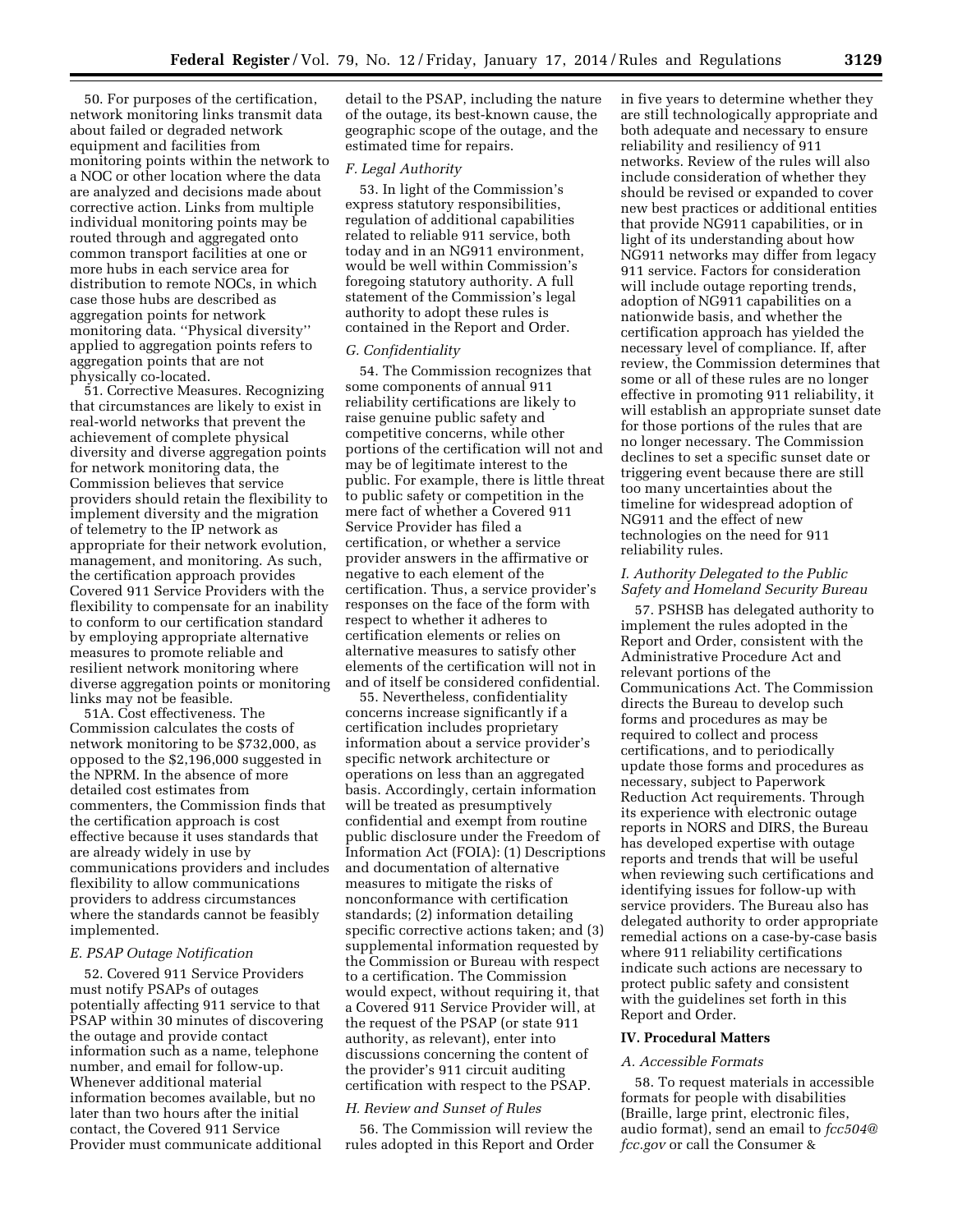Governmental Affairs Bureau at 202– 418–0530 (voice), 202–418–0432 (tty).

# *B. Paperwork Reduction Act Analysis*

59. The Report and Order contains new information collection requirements subject to the Paperwork Reduction Act of 1995 (PRA), Public Law 104–13. It will be submitted to the Office of Management and Budget (OMB) for review under section 3507(d) of the PRA. OMB, the general public, and other interested parties are invited to comment on the new information collection requirements contained in this proceeding.

60. We note that pursuant to the Small Business Paperwork Relief Act of 2002, Public Law 107–198, see 44 U.S.C. 3506(c)(4), the Commission previously sought specific comment on how the Commission might further reduce the information collection burden for small business concerns with fewer than 25 employees. We have described impacts that might affect small businesses, which includes most businesses with fewer than 25 employees, in the FRFA in Appendix C of the Report and Order, paragraphs 14–15.

### *C. Congressional Review Act*

61. The Commission will send a copy of the Report and Order in a report to be sent to Congress and the Government Accountability Office pursuant to the Congressional Review Act, see 5 U.S.C. 801(a)(1)(A).

#### *D. Final Regulatory Flexibility Analysis*

62. As required by the Regulatory Flexibility Act of 1980, as amended (RFA), an Initial Regulatory Flexibility Analysis (IRFA) was included in the NPRM in PS Docket No. 11–60 and PS Docket No. 13–75. The Commission sought written comment on the proposals in this docket, including comment on the IRFA. This Final Regulatory Flexibility Analysis conforms to the RFA.

### **V. Ordering Clauses**

63. Accordingly, *it is ordered*  pursuant to sections  $1, 4(i), 4(i), 4(0),$ 201(b), 214(d), 218, 251(e)(3), 301, 303(b), 303(g), 303(r), 307, 309(a), 316, 332, 403, 615a–1, and 615c of the Communications Act of 1934, as amended, 47 U.S.C. 151, 154(i)–(j) & (o), 201(b), 214(d), 218, 251(e)(3), 301, 303(b), 303(g), 303(r), 307, 309(a), 316, 332, 403, 615a–1, and 615c, that this Report and Order in PS Docket No. 13– 75 and PS Docket No. 11–60 IS *adopted.* 

64. *It is further ordered* that parts 0, 4, and 12 of the Commission's rules, 47 CFR Parts 0, 4, and 12, *are amended,*  effective February 18, 2014 except for

 $§ 12.4(c)$  and  $(d)(1)$ , which contain information collection requirements that have not been approved by Office of Management and Budget. The Federal Communications Commission will publish a document in the **Federal Register** announcing the effective date.

65. *It is further ordered* that the Final Regulatory Flexibility Analysis in Appendix C hereto *is adopted.* 

66. *It is further ordered* that, pursuant to section 801(a)(1)(A) of the Congressional Review Act, 5 U.S.C. 801(a)(1)(A), the Commission *shall send*  a copy of this Report and Order to Congress and to the Government Accountability Office.

67. *It is further ordered* that the Commission's Consumer and Governmental Affairs Bureau, Reference Information Center, *shall send* a copy of this Report and Order, including the Final Regulatory Flexibility Analysis, to the Chief Counsel for Advocacy of the Small Business Administration.

### **List of Subjects**

### *47 CFR Part 0*

Commission organization; Confidential material; Delegation of authority.

# *47 CFR Part 4*

Telecommunications.

# *47 CFR Part 12*

Certification; Telecommunications.

Federal Communications Commission.

# **Sheryl D. Todd,**

*Deputy Secretary.* 

# **Final Rules**

For the reasons set forth in the preamble, the Federal Communications Commission amends 47 CFR parts 0, 4, and 12 as follows:

### **PART 0—COMMISSION ORGANIZATION**

■ 1. The authority citation for part 0 continues to read as follows:

**Authority:** Sec. 5, 48 Stat. 1068, as amended; 47 U.S.C. 155.

■ 2. Section 0.392 is revised by adding paragraph (j) to read as follows:

#### **§ 0.392 Authority delegated.**

\* \* \* \* \* (j) The Chief of the Public Safety and Homeland Security Bureau is delegated authority to administer the communications reliability and redundancy rules and policies contained in part 12 of this chapter, develop and revise forms and procedures as may be required for the administration of part 12 of this chapter,

review certifications filed in connection therewith, and order remedial action on a case-by-case basis to ensure the reliability of 911 service in accordance with such rules and policies.

■ 3. Section 0.457 is amended by revising paragraph  $(d)(1)(viii)$  to read as follows:

### **§ 0.457 Records not routinely available for public inspection.**

- \* \* \* \* \*
	- (d) \* \* \*
	- $(1) * * * *$

(viii) Information submitted with a 911 reliability certification pursuant to 47 CFR 12.4 that consists of descriptions and documentation of alternative measures to mitigate the risks of nonconformance with certification elements, information detailing specific corrective actions taken with respect to certification elements, or supplemental information requested by the Commission with respect to such certification.

\* \* \* \* \*

# **PART 4—DISRUPTIONS TO COMMUNICATIONS**

■ 4. The authority citation for part 4 continues to read as follows:

**Authority:** Sec. 5, 48 Stat. 1068, as amended; 47 U.S.C. 154, 155, 201, 251, 307, 316, 615a–1, 1302(a), and 1302(b).

■ 5. Section 4.9 is amended by adding paragraph (h) to read as follows:

# **§ 4.9 Outage reporting requirements threshold criteria.**

\* \* \* \* \* (h) *Covered 911 service providers.* In addition to any other obligations imposed in this section, within thirty minutes of discovering an outage that potentially affects a 911 special facility (as defined in § 4.5), all covered 911 service providers (as defined in § 12.4(a)(4) of this chapter) shall notify as soon as possible but no later than thirty minutes after discovering the outage any official who has been designated by the affected 911 special facility as the provider's contact person(s) for communications outages at that facility and convey all available information that may be useful in mitigating the effects of the outage, as well as a name, telephone number, and email address at which the service provider can be reached for follow-up. The covered 911 service provider shall communicate additional material information to the affected 911 special facility as it becomes available, but no later than two hours after the initial contact. This information shall include the nature of the outage, its best-known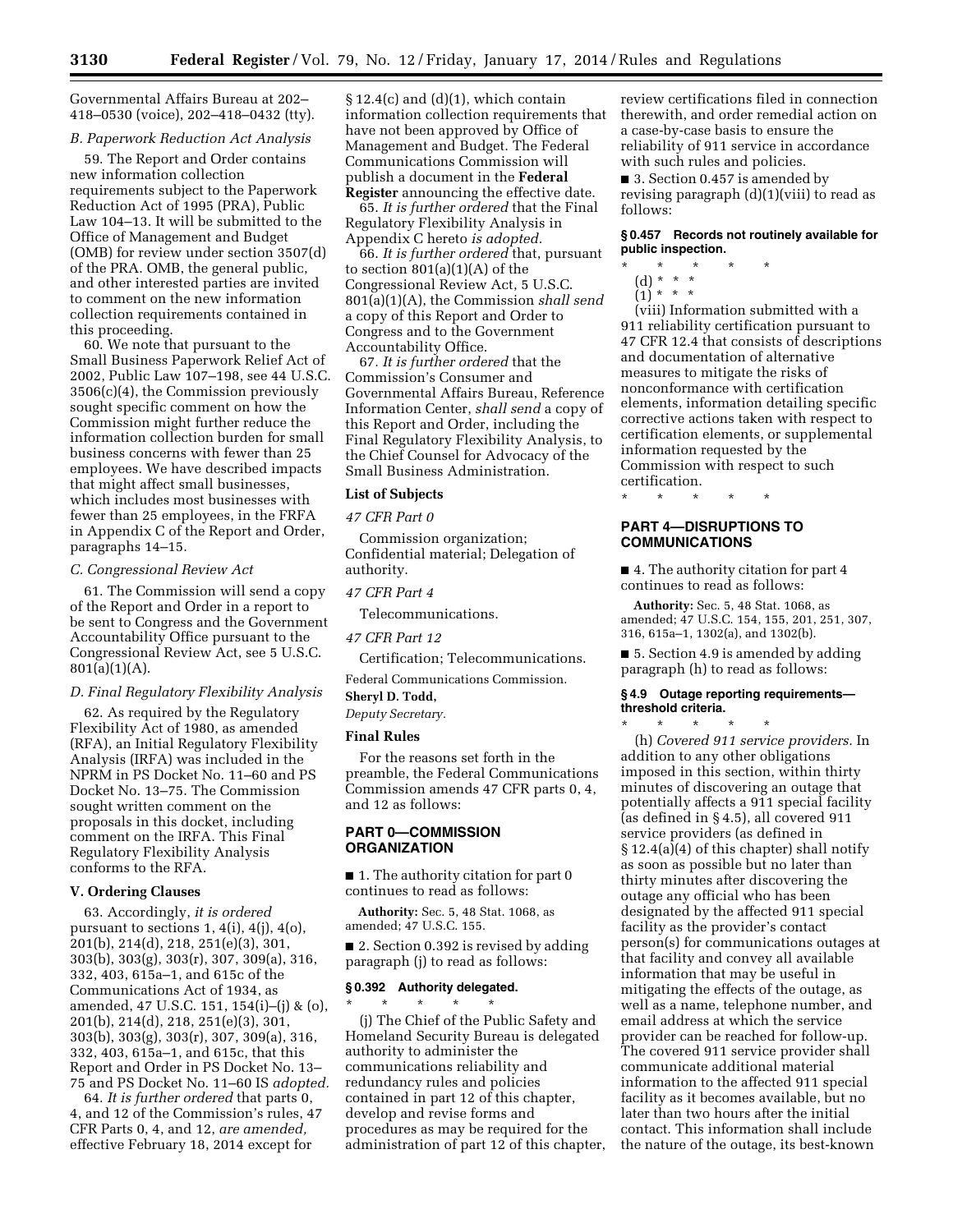cause, the geographic scope of the outage, the estimated time for repairs, and any other information that may be useful to the management of the affected facility. All notifications shall be transmitted by telephone and in writing via electronic means in the absence of another method mutually agreed upon in advance by the 911 special facility and the covered 911 service provider.

# **PART 12—RESILIENCY, REDUNDANCY AND RELIABILITY OF COMMUNICATIONS**

■ 6. The authority citation for part 12 continues to read as follows:

**Authority:** Sections 1, 4(i), 4(j), 4(o), 5(c), 218, 219, 301, 303(g), 303(j), 303(r), 332, 403, 621(b)(3), and 621(d) of the Communications Act of 1934, as amended, 47 U.S.C. 151, 154(i), 154(j), 154(o), 155(c), 218, 219, 301, 303(g), 303(j), 303(r), 332, 403, 621(b)(3), and 621(d), unless otherwise noted.

■ 7. Revise the heading of part 12 to read as set forth above.

■ 8. Section 12.4 is added to read as follows: *§ 12.4 Reliability of covered 911 service providers.* 

(a) *Definitions.* Terms in this section shall have the following meanings:

(1) *Aggregation point.* A point at which network monitoring data for a 911 service area is collected and routed to a network operations center (NOC) or other location for monitoring and analyzing network status and performance.

(2) *Certification.* An attestation by a certifying official, under penalty of perjury, that a covered 911 service provider:

(i) Has satisfied the obligations of paragraph (c) of this section.

(ii) Has adequate internal controls to bring material information regarding network architecture, operations, and maintenance to the certifying official's attention.

(iii) Has made the certifying official aware of all material information reasonably necessary to complete the certification.

(iv) The term ''certification'' shall include both an annual reliability certification under paragraph (c) of this section and an initial reliability certification under paragraph (d)(1) of this section, to the extent provided under paragraph (d)(1) of this section.

(3) *Certifying official.* A corporate officer of a covered 911 service provider with supervisory and budgetary authority over network operations in all relevant service areas.

(4) *Covered 911 service provider.* 

(i) Any entity that:

(A) Provides 911, E911, or NG911 capabilities such as call routing,

automatic location information (ALI), automatic number identification (ANI), or the functional equivalent of those capabilities, directly to a public safety answering point (PSAP), statewide default answering point, or appropriate local emergency authority as defined in §§ 64.3000(b) and 20.3 of this chapter; and/or

(B) Operates one or more central offices that directly serve a PSAP. For purposes of this section, a central office directly serves a PSAP if it hosts a selective router or ALI/ANI database, provides equivalent NG911 capabilities, or is the last service-provider facility through which a 911 trunk or administrative line passes before connecting to a PSAP.

(ii) The term ''covered 911 service provider'' shall not include any entity that:

(A) Constitutes a PSAP or governmental authority to the extent that it provides 911 capabilities; or

(B) Offers the capability to originate 911 calls where another service provider delivers those calls and associated number or location information to the appropriate PSAP.

(5) *Critical 911 circuits.* 911 facilities that originate at a selective router or its functional equivalent and terminate in the central office that serves the PSAP(s) to which the selective router or its functional equivalent delivers 911 calls, including all equipment in the serving central office necessary for the delivery of 911 calls to the PSAP(s). Critical 911 circuits also include ALI and ANI facilities that originate at the ALI or ANI database and terminate in the central office that serves the PSAP(s) to which the ALI or ANI databases deliver 911 caller information, including all equipment in the serving central office necessary for the delivery of such information to the PSAP(s).

(6) *Diversity audit.* A periodic analysis of the geographic routing of network components to determine whether they are physically diverse. Diversity audits may be performed through manual or automated means, or through a review of paper or electronic records, as long as they reflect whether critical 911 circuits are physically diverse.

(7) *Monitoring links.* Facilities that collect and transmit network monitoring data to a NOC or other location for monitoring and analyzing network status and performance.

(8) *Physically diverse.* Circuits or equivalent data paths are Physically Diverse if they provide more than one physical route between end points with no common points where a single failure at that point would cause both

circuits to fail. Circuits that share a common segment such as a fiber-optic cable or circuit board are not Physically diverse even if they are logically diverse for purposes of transmitting data.

(9) *911 service area.* The metropolitan area or geographic region in which a covered 911 service provider operates a selective router or the functional equivalent to route 911 calls to the geographically appropriate PSAP.

(10) *Selective router.* A 911 network component that selects the appropriate destination PSAP for each 911 call based on the location of the caller.

(11) *Tagging.* An inventory management process whereby critical 911 circuits are labeled in circuit inventory databases to make it less likely that circuit rearrangements will compromise diversity. A covered 911 service provider may use any system it wishes to tag circuits so long as it tracks whether critical 911 circuits are physically diverse and identifies changes that would compromise such diversity.

(b) *Provision of reliable 911 service.*  All covered 911 service providers shall take reasonable measures to provide reliable 911 service with respect to circuit diversity, central-office backup power, and diverse network monitoring. Performance of the elements of the certification set forth in paragraphs  $(c)(1)(i)$ ,  $(c)(2)(i)$ , and  $(c)(3)(i)$  of this section shall be deemed to satisfy the requirements of this paragraph. If a covered 911 service provider cannot certify that it has performed a given element, the Commission may determine that such provider nevertheless satisfies the requirements of this paragraph based upon a showing in accordance with paragraph (c) of this section that it is taking alternative measures with respect to that element that are reasonably sufficient to mitigate the risk of failure, or that one or more certification elements are not applicable to its network.

(c) *Annual reliability certification.*  One year after the initial reliability certification described in paragraph (d)(1) of this section and every year thereafter, a certifying official of every covered 911 service provider shall submit a certification to the Commission as follows.

(1) *Circuit auditing.* 

(i) A covered 911 service provider shall certify whether it has, within the past year:

(A) Conducted diversity audits of critical 911 circuits or equivalent data paths to any PSAP served;

(B) Tagged such critical 911 circuits to reduce the probability of inadvertent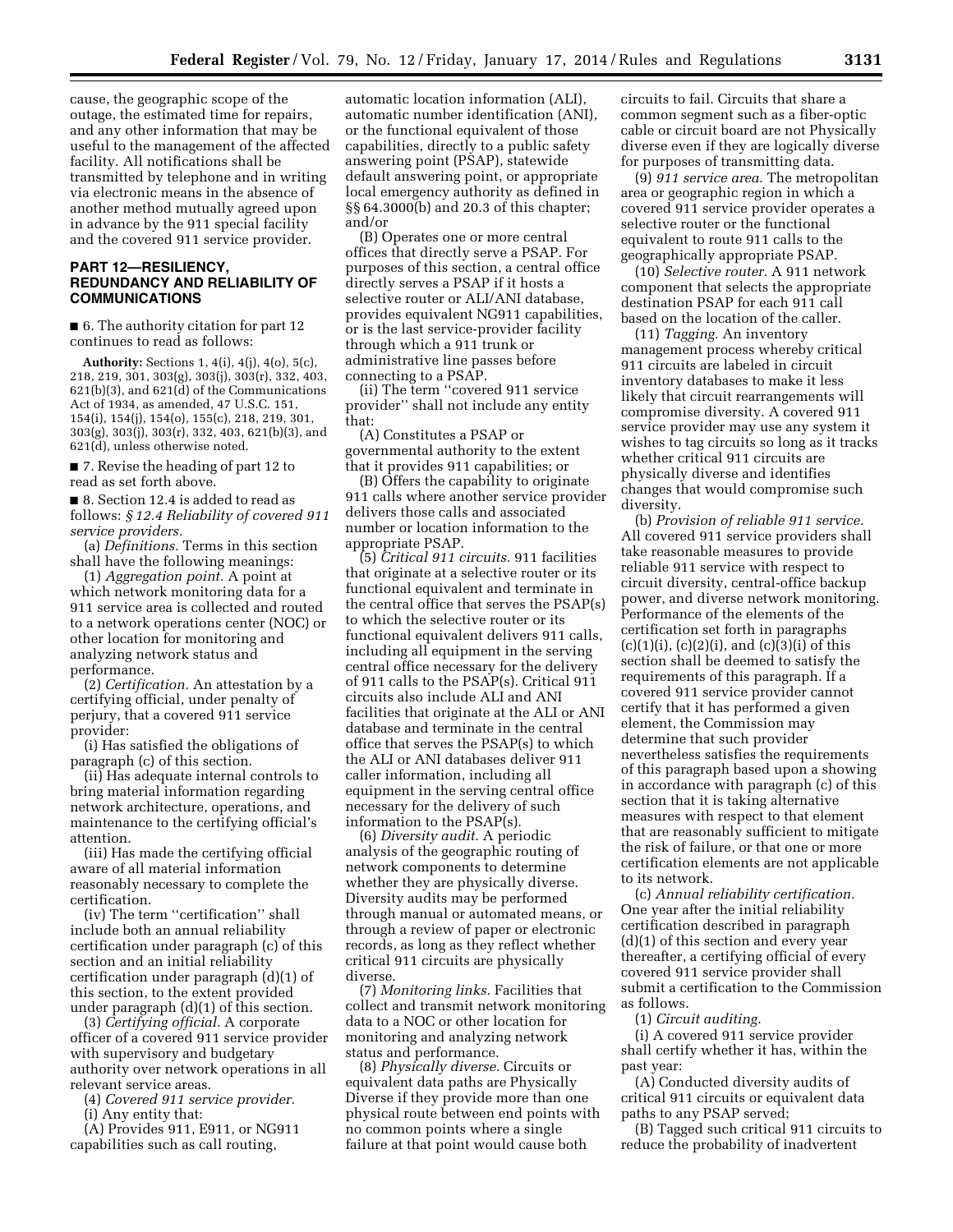loss of diversity in the period between audits; and

(C) Eliminated all single points of failure in critical 911 circuits or equivalent data paths serving each PSAP.

(ii) If a covered 911 service provider does not conform with the elements in paragraph  $(c)(1)(i)(C)$  of this section with respect to the 911 service provided to one or more PSAPs, it must certify with respect to each such PSAP:

(A) Whether it has taken alternative measures to mitigate the risk of critical 911 circuits that are not physically diverse or is taking steps to remediate any issues that it has identified with respect to 911 service to the PSAP, in which case it shall provide a brief explanation of such alternative measures or such remediation steps, the date by which it anticipates such remediation will be completed, and why it believes those measures are reasonably sufficient to mitigate such risk; or

(B) Whether it believes that one or more of the requirements of this paragraph are not applicable to its network, in which case it shall provide a brief explanation of why it believes any such requirement does not apply.

(2) *Backup power.* 

(i) With respect to any central office it operates that directly serves a PSAP, a covered 911 service provider shall certify whether it:

(A) Provisions backup power through fixed generators, portable generators, batteries, fuel cells, or a combination of these or other such sources to maintain full-service functionality, including network monitoring capabilities, for at least 24 hours at full office load or, if the central office hosts a selective router, at least 72 hours at full office load; provided, however, that any such portable generators shall be readily available within the time it takes the batteries to drain, notwithstanding potential demand for such generators elsewhere in the service provider's network.

(B) Tests and maintains all backup power equipment in such central offices in accordance with the manufacturer's specifications;

(C) Designs backup generators in such central offices for fully automatic operation and for ease of manual operation, when required;

(D) Designs, installs, and maintains each generator in any central office that is served by more than one backup generator as a stand-alone unit that does not depend on the operation of another generator for proper functioning.

(ii) If a covered 911 service provider does not conform with all of the

elements in paragraph (c)(2)(i) of this section, it must certify with respect to each such central office:

(A) Whether it has taken alternative measures to mitigate the risk of a loss of service in that office due to a loss of power or is taking steps to remediate any issues that it has identified with respect to backup power in that office, in which case it shall provide a brief explanation of such alternative measures or such remediation steps, the date by which it anticipates such remediation will be completed, and why it believes those measures are reasonably sufficient to mitigate such risk; or

(B) Whether it believes that one or more of the requirements of this paragraph are not applicable to its network, in which case it shall provide a brief explanation of why it believes any such requirement does not apply.

(3) *Network monitoring.* 

(i) A covered 911 service provider shall certify whether it has, within the past year:

(A) Conducted diversity audits of the aggregation points that it uses to gather network monitoring data in each 911 service area;

(B) Conducted diversity audits of monitoring links between aggregation points and NOCs for each 911 service area in which it operates; and

(C) Implemented physically diverse aggregation points for network monitoring data in each 911 service area and physically diverse monitoring links from such aggregation points to at least one NOC.

(ii) If a Covered 911 service provider does not conform with all of the elements in paragraph (c)(3)(i)(C) of this section, it must certify with respect to each such 911 service area:

(A) Whether it has taken alternative measures to mitigate the risk of network monitoring facilities that are not physically diverse or is taking steps to remediate any issues that it has identified with respect to diverse network monitoring in that 911 service area, in which case it shall provide a brief explanation of such alternative measures or such remediation steps, the date by which it anticipates such remediation will be completed, and why it believes those measures are reasonably sufficient to mitigate such risk; or

(B) Whether it believes that one or more of the requirements of this paragraph are not applicable to its network, in which case it shall provide a brief explanation of why it believes any such requirement does not apply.

(d) *Other matters.* 

(1) Initial reliability certification. One year after February 18, 2014, a certifying official of every covered 911 service provider shall certify to the Commission that it has made substantial progress toward meeting the standards of the annual reliability certification described in paragraph (c) of this section. Substantial progress in each element of the certification shall be defined as compliance with standards of the full certification in at least 50 percent of the covered 911 service provider's critical 911 circuits, central offices that directly serve PSAPs, and independently monitored 911 service areas.

(2) *Confidential treatment.* 

(i) The fact of filing or not filing an annual reliability certification or initial reliability certification and the responses on the face of such certification forms shall not be treated as confidential.

(ii) Information submitted with or in addition to such certifications shall be presumed confidential to the extent that it consists of descriptions and documentation of alternative measures to mitigate the risks of nonconformance with certification elements, information detailing specific corrective actions taken with respect to certification elements, or supplemental information requested by the Commission or Bureau with respect to a certification.

(3) *Record retention.* A covered 911 service provider shall retain records supporting the responses in a certification for two years from the date of such certification, and shall make such records available to the Commission upon request. To the extent that a covered 911 service provider maintains records in electronic format, records supporting a certification hereunder shall be maintained and supplied in an electronic format.

(i) With respect to diversity audits of critical 911 circuits, such records shall include, at a minimum, audit records separately addressing each such circuit, any internal report(s) generated as a result of such audits, records of actions taken pursuant to the audit results, and records regarding any alternative measures taken to mitigate the risk of critical 911 circuits that are not physically diverse.

(ii) With respect to backup power at central offices, such records shall include, at a minimum, records regarding the nature and extent of backup power at each central office that directly serves a PSAP, testing and maintenance records for backup power equipment in each such central office, and records regarding any alternative measures taken to mitigate the risk of insufficient backup power.